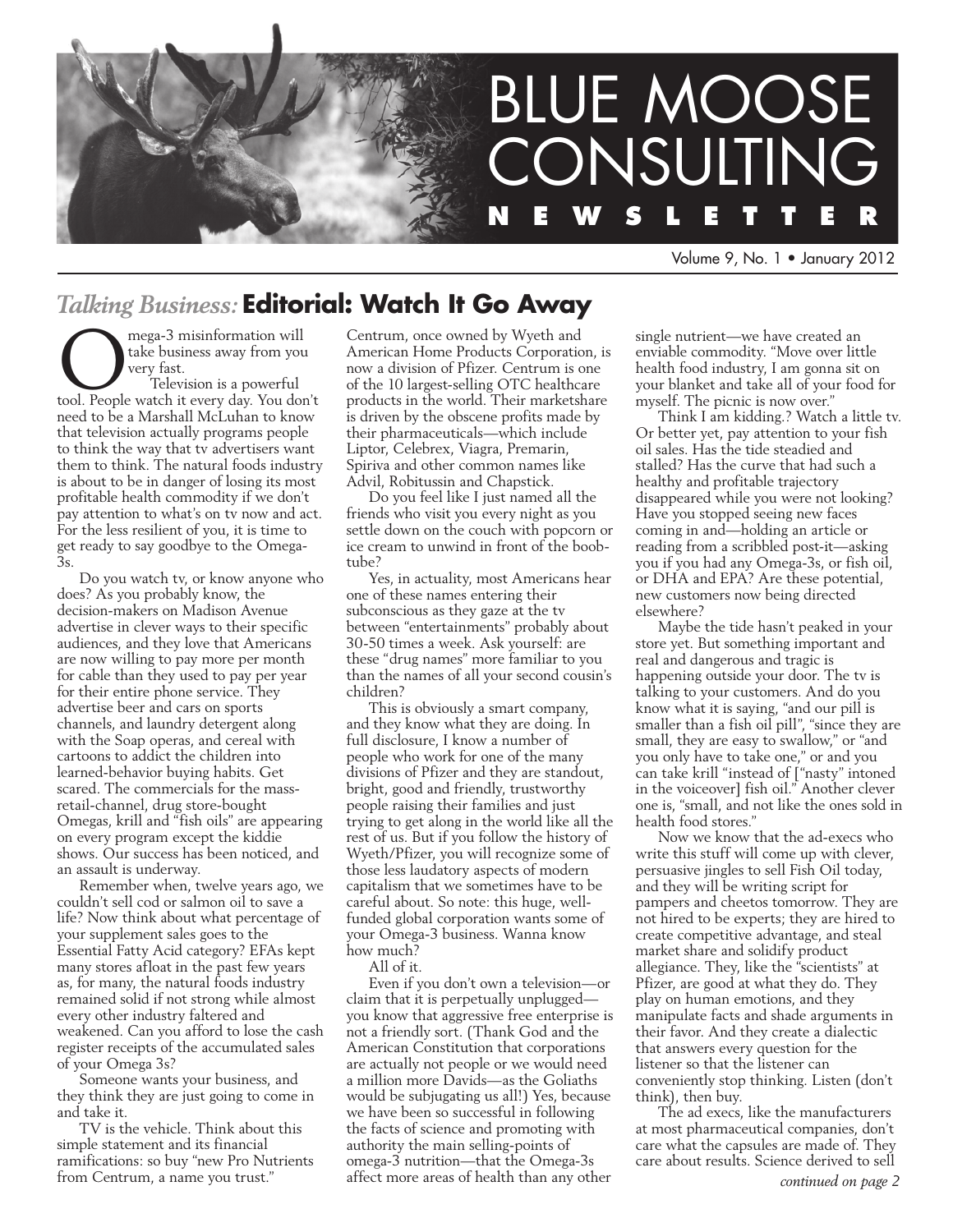#### **Watch It Go Away** *continued from page 1*

product. Ten sentences meant to be programmed on the listener's consciousness as they go to the kitchen to make a sandwich, or look over at their partner to speak before the next segment of the show comes on. Repetition in the safe place of your home

They have created their first round of these commercials and we all now know what they say. Those new, ubiquitous mass-retail Omega-3 commercials spew more baloney than the political rants heard at the saddest final minutes of a keg party. But the storyline that is being presented will be swallowed hook, line and sinker by the trusting soul on the receiving end of the tv's transmission. And, zombie-like, that customer will start to buy their Omega-3 in the pill department of their local Walmart, CVS, Rite-Aid, Piggly Wiggly, Acme, Target, Walgreens, Harris Teeter, Harry's Discount Drug: you get the point. What will be worse is that day coming soon when Dr. Oz holds up one of these other fish oils initiating that tv act of imitation: then the walls will start to come down on the unprepared, and sales will dry up.

So, we can buy balloons for the great guest Omega-3. and wish it well as it moves on its way into that distant product sale that will fill someone else's pocket. Bon voyage Omega-3: I'll look for you on tv, now that you have made it in Hollywood. We can allow the big boys to swipe our lunch money and then have the whole pie for themselves: both the preventative health care dollar and that other, very profitable, pharmaceutical option.

Or, we can fight back. Omega-3s came to the party with us, and they are staying with us.

Ever tried to compete for attention against a bully money-bags? Lipitor was the best-selling drug in the world in 2010 by dollar sales. Pfizer is the largest pharmaceutical company in the world (2010). How big is our entire industry again? Big fish, little fish.

So, while our industry was running around in circles attacking itself in the Fish Wars of the last five+ years, we wasted time we could have spent establishing brand recognition or developing a rock-solid educational storyline that would stand up to that inevitable mass/pharmaceutical assault. But the battle has just begun, and we have not lost our chance—yet.

#### **Welcome to the Election Year:**

**There are serious issues that will never be discussed**

Scientific Study Links Flammable Drinking Water to Fracking

www.propublica.org/article/scientific-study-links-flammable-drinking-water-to-fracking/single Can you do this with your tap water

www.youtube.com/watch?v=U01EK76Sy4A

They laugh as they are being poisoned: Get involved www.youtube.com/watch?v=H-L2nsSUCWw www.youtube.com/watch?v=d6G6Ap-mF0k&feature=related

"OK, I am gonna light some water"

www.youtube.com/watch?v=TEtgvwllNpg&feature=related

Anyone can do it: their tap water is on fire

www.youtube.com/watch?v=qYJj-1jNOxE&feature=related

#### *This issue effects the ground water of every State in our region!*

Quoting an expert: "Oh it is real, but oil and gas operations have caused this for decades. I think the earthquakes are the bigger story! "

Join and advocate: http://www.cleanwater.org/ "The Dangers of Fracking"

#### **In the News**

#### **Quail Hollow Farm in Moapa Valley, Nevada**

An elaborate farm-to-fork harvest feast was shown a cease and desist order in Nevada when the State Health Department got involved with a meal—raiding the event and threatening imprisonment of hosts and guests. Crazy exception to the rule? You investigate and decide. We need to get politically involved, or this will happen in our backyards. Investigate this story yourself and pass the message on: we are losing our rights to real, good, healthy food in the United States. "Life, Liberty & the Pursuit of Happiness"? We are the oasis, and we need to protect it.

From a friend: "What is stunning to me is that Nevada ranks 50th in state funding for public health, we rank 50th in the number of government health district employees per population, yet we still have time, employees and resources to break up an organic picnic. Insane."

#### www.youtube.com/watch?v=mUFSdsffCgQ

http://foodfreedom.wordpress.com/2011/10/30/quail-hollow-farm-raided-without-a-warrant/

#### **Think Globally**

#### **Buy American/Buy Locally**

There are bigger concerns globally than the gluten-free craze in America today. National Security is preventing global

food riots.

Yes, Fear the wheat:

Buy Organic.

Oppose monocrop farming, and genetically-modifed foods (GMO).

The stem, black or cereal rusts are caused by the fungus Puccinia graminis and are a significant disease affecting cereal crops. An epidemic of stem rust on wheat [caused by race Ug99] is currently spreading across Africa, Asia and most recently into Middle East and is causing major concern due to the large numbers of people dependent on wheat for sustenance. The strain was named after the country where it was identified ( Uganda ) and the year of its discovery (1999) It spread to Kenya , then Ethiopia , Sudan and Yemen, and is becoming more virulent as it spreads.

#### http://en.wikipedia.org/wiki/Stem\_rust http://www.npr.org/templates/story/story. php?storyId=90201538

"A new race of stem rust had emerged..... wheat fields everywhere are vulnerable."

**Nordic Naturals** has not only led the entire natural products industry forward on the issues of freshness, purity and quality, sustainable sourcing and bioavailability, they have also built a strong foundation for industry-wide success by being one of the first companies to announce and enforce a M.A.P (Manufacturers Advertised Pricing) policy. This is the best guarantee that there is that their products are traded at a price reflective of the value of the product. They established a level playing field where all stores who carried the industry's #1 selling Omega-3 would be able to sell it without fear of pervasive internet deep-discounting.

As nearly every company has taken all its arrows and pointed up the hill at the industry leader (only Bluebonnet has remained out of the vulgar backroom lies, back-stabbing and innuendos), Nordic Naturals has followed company Founder and CEO Joar Opheim's stern direction to never sell negatively. Why is one of every two fish oils sold in the natural channel right now a Nordic Naturals product (with nearly 60% market share in the mid-Atlantic region)? Because buyers know that the quality is unrivaled, that the business-model is pro-store, and that the corporate philosophy mirrors the best intentions of our industry.

Nordic Naturals is also a leader in creating that guidepost that stores will need to fend off this army-corp of new, well-funded competitors trying to first mimic, then steal, our business market-

*continued on page 6*

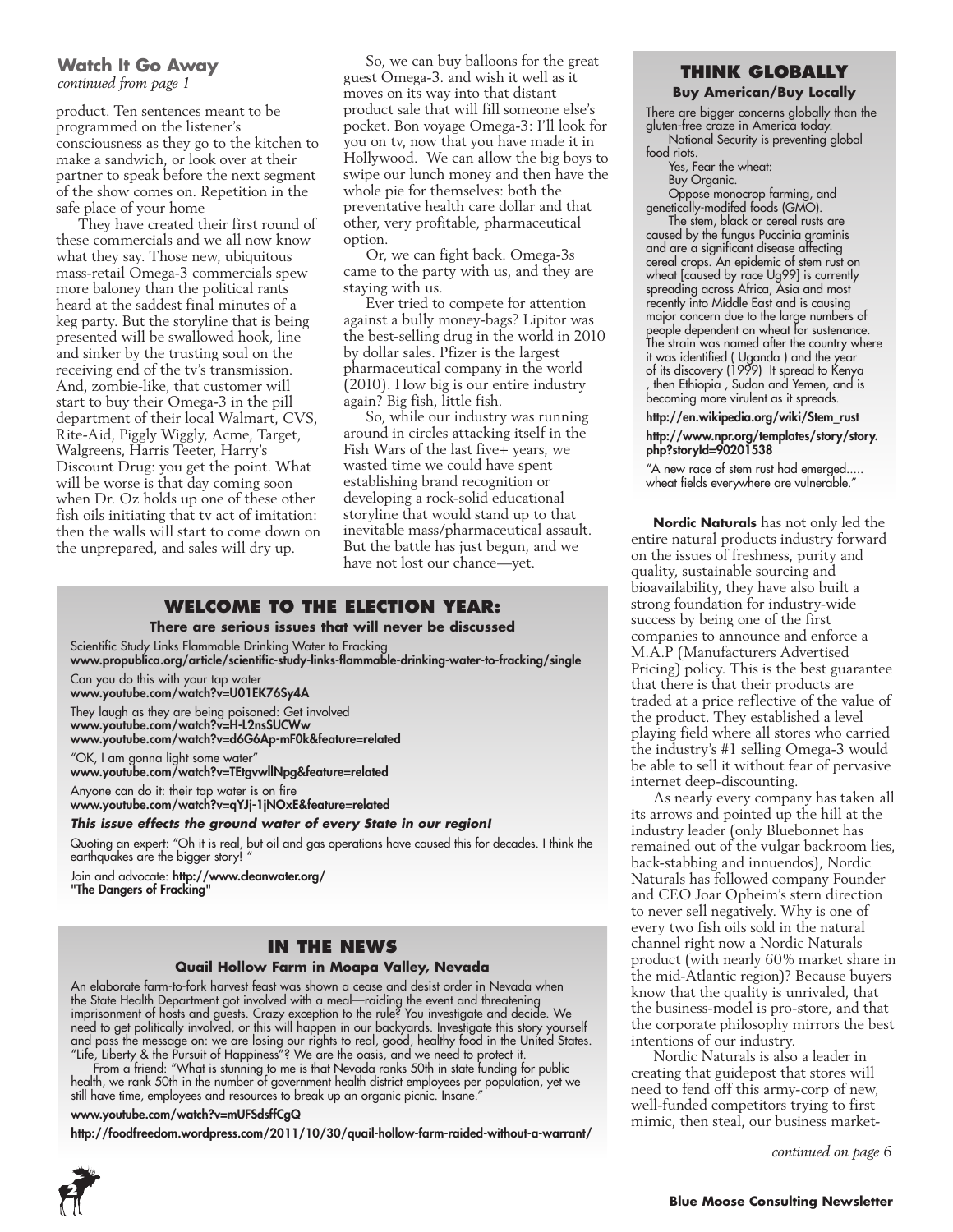



HERBAL HEALTHCARE

## *January- February Promotions* **Blood Sugar & Weight Management 15% OFF Mix & Match**

no minimums. Through 02/29/11

**Formulas:** 90 & 180 Vcaps® , GlucoCare® and LeanCare®

**Pure Herbs:** USDA-certified Organic + Gluten-free Garcinia, Guggul, Gymnema, + Ginger

~~~~~~~~~~~ **Organique by Himalaya:** all 3 Gluten-free Shampoos: Hydrating, Rejuvenating, Volumizing + Amla & Holy Basil Conditioner

With a commitment to clean, scientifically-validated herbal products and an 81-year history, Himalaya Herbal Healthcare continues to remain one of the best-for-quality herbal lines in the industry. On January 1, they will undergo their first price increase in 3 years, that will effect the entire line of Herbal Formulations and Pure Herbs. ~~~~~~~~~~~

\* Himalaya Herbal Healthcare, a global leader in the manufacture of herbal pharmaceuticals, OTC, supplements and personal care products, opened their new LEED® Gold Certified, eco-friendly business office, warehouse and training center this month in the Houston suburb of Sugar Land, Texas.

*\* We've Moved, to a new Leeds Gold-certified building!!* **NEW ADDRESS as of JANUARY 2, 2012 –** 1101 GILLINGHAM LANE – SUGAR LAND, TX 77478-2865 Same Phone and Fax numbers: Phone 800.869.4640 - Fax 800-577-6930 healthcare@himalayausa.com



**Be Creative in 2012**

*You have the ability to create many sales promos that you control* Ask your BMC rep to discuss with you the *Slice of Life* promos —identified in your price lists—and how to utilize this excellent offer to make your own personalized display promos.

**Diet Chrome-Care**® Vcaps are now Kosher-Certified: item 1104 shipping. A specialty supplement for weight management. Bluebonnet's Diet Chrome-Care® Vcaps provide a stimulant-free synergistic blend of Super CitriMax® (1250 mg), L-carnitine (500 mg), chromium picolinate (200 mcg), choline (50 mg), inositol (50 mg), L-methionine (50 mg), vitamin B6 (25 mg), & the electrolytes potassium (50 mg) and magnesium (50 mg).

*The guarantees of kosher manufacturing:* **Top-quality raw materials provide exceptional results.**

**CarniPure**® is a registered trademark of Lonza, Ltd. Carnipure™ is a special grade of L-Carnitine, manufactured by the Swiss life sciences company Lonza. Produced through a unique fermentation process, Lonza is the only L-Carnitine manufacturer capable of producing L-Carnitine in the same way as nature. Products that carry the Carnipure™ quality seal on the packaging show the consumer that they contain pure L-Carnitine.

**Super CitriMax**® is a registered trademark of inter Health Nutraceutcials. Super CitriMax®—a patented natural fruit extract from the South Asian fruit Garcinia cambogia—supports a healthy weight without stimulating the central nervous system.\* Manufactured under strict laboratory-controlled procedures to ensure optimum potency, purity + efficacy, Super CitriMax® calcium/potassiumbound HCA is also more soluble & better absorbed than other HCA products. Super CitriMax® is standardized to 60% (–)-hydroxycitric acid (HCA). Super CitriMax® has also been studied in humans for its effects on weight management.\* and is GRAS-certified

Not represented by BMC in NJ Not represented by BMC in NJ, SC



*Essentials for New Beginning* **January Promotional Items 20% OFF** Ultimate Omega 60, 120, 180 ct Ultimate Omega D3 60 + 120 ct

~~~~~~~~~~ **Hip-pocket Deals in January 20% off**

Complete Omega 3.6.9, 16 oz Complete Omega 3.6.9. w/D, 120 ct Arctic D Cod Liver oil Lemon, 16 oz Arctic D Cod Liver oil Orange 8 oz Omega 3.6.9. Jr, 4 oz Ultimate Omega Fish Gels, 60 ct Vitamin D3, 120 ct

## *The Biggest Event in 2012 ?!!!*

Ask for BMC rep about the *What's Essential* campaign everyone will be talking about this one!!

Plan now to succeed with the *What's Essential* buy in Promo sales Reminder: Nordic Naturals has notified stores of a modest price increase effective February 1 on eight (8) products. Ask your BMC rep for the newest price list and make the appropriate changes. The only Price Increases:

• Nordic Berries™ 120 ct Children's Multivitamin • Nordic Omega-3 Gummies™ 60 ct

- Omega-3 60 ct softgels Omega-3 180 ct softgels
- Omega-3 8 oz liquid Omega-3D™ 60 ct softgels • Omega-3D™ 8 oz liquid

Not represented by BMC in NJ, SC

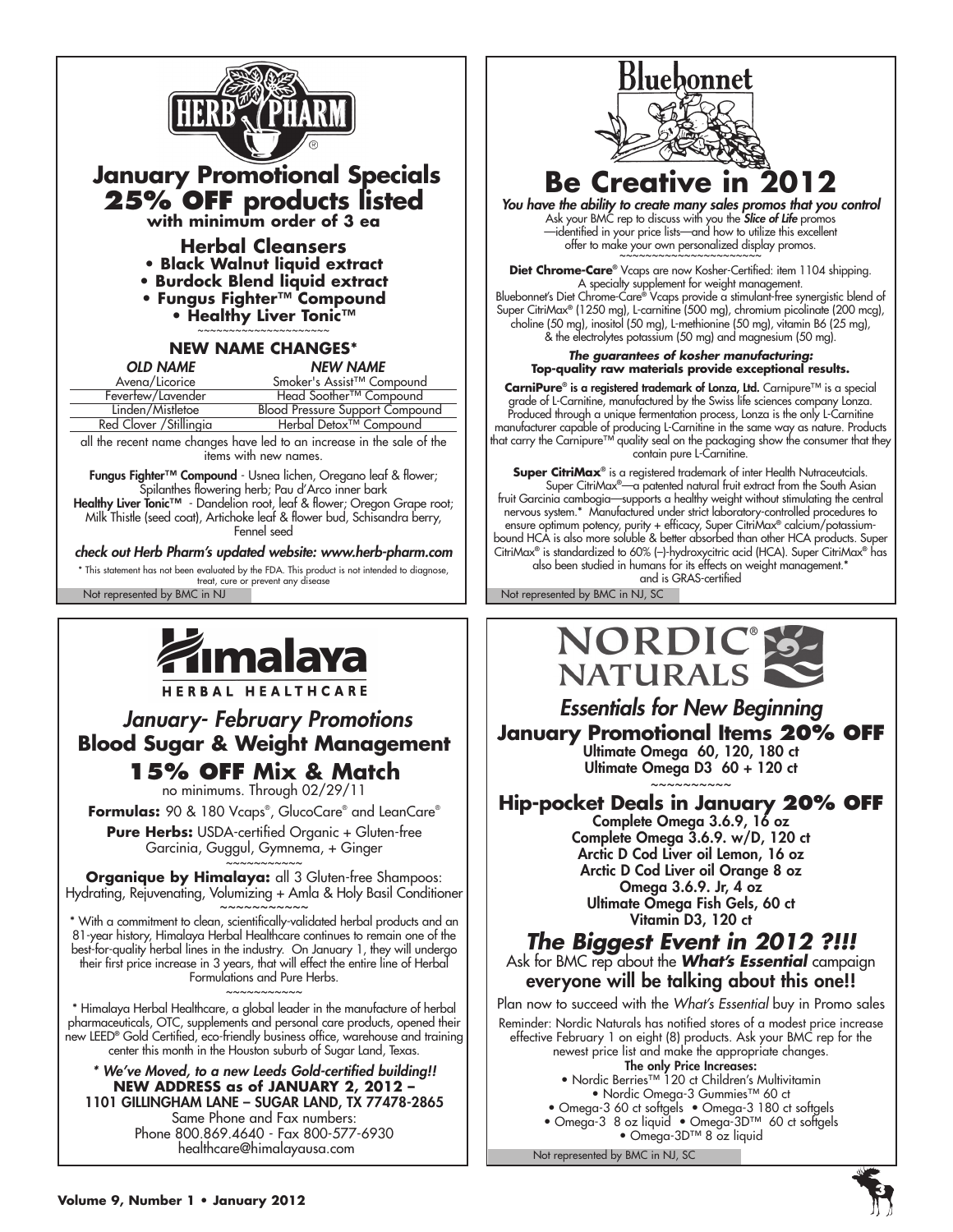

## *Stock it, Promote it, Sell it* **JuvoSlim**®  **Natural Raw Meal Whole Food 21.2 oz**

**15% off January** mention BMC discount minimum 3 ea.

JuvoSlim® provides a natural raw meal with Garcinia cambogia (HCA), Green tea, Hibiscus flower extract and pink colored anthocyanidins-rich fruits and vegetables including: pomegranate, beet, apple, tomato, goji, carrot, strawberry and lots of berries. 7.2 grams per serving of fiber.

Free of preservatives, gluten, soy, soy protein, whey, yeast, dairy, artificial colors and sweeteners

Reclaim a New Healthier and Slimmer Body Size



check out: www.OlbasMovie.com



 *January Promotions for New Years Resolutions* **Quarts 10% off Superfruit Detox Plus & Stomach Plus**

24 items mix & match

Revitalize and Renew the body for 2012 with Aloe Life's enhanced Whole Leaf Aloe Juices!

Superfruit: Antioxidants from Superfruit including grapes, berries, and other exotic fruit bring a high ORAC value of 2400 in every serving, and is the perfect complement to Aloe Vera's health action in the body. 82% Aloe Vera Leaf Concentrate.

Detox Plus: Very effective formula containing organic extracts of the Essiac formula herbs. More effective than other Detox formulas because Aloe Life's Whole Leaf Aloe Vera Juice carries the herbal extracts deep into the tissues supporting & stimulating the release of waste residue throughout the lymph and liver.

Stomach Plus: Soothing formula helps to rebalance stomach acids, calming the intestinal tract naturally. Stomach Plus Formula has provided relief from Reflux, Gastritis, Nausea and Upset Stomach. Great for morning sickness during pregnancy!

wellinhand **ACTION REMEDIES Topically Applied Herbal Answers** *JANUARY Promotions* **10% Off Direct!**  Sea Bath™: Velvet Vixen

20 oz.

### Zero Zitz® ! Kreamy Kleanzer: Moisture Marvel, 6 fl. – for dry skin

Zero Zitz!® Astringent is a 100%-natural blend of herbal & aromatherapy ingredients to nourish, tone, and soften skin while helping to prevent blemishes. Tighten pores, remove oil, and reduce blackheads. Convenient spray bottle. Ideal for teenage breakouts, cystic acne, rosacea, and blemishes at any age. Never harsh or drying. Certified vegan.

Check out the awesome new website *100% Natural remedies since 1994* Now: you can order online: Ask your BMC rep for details

## **ODr.** Ohhira's Probiotics **Internet Fun and new Business in 2012**

- (1) Dr. Ohhira's Probiotics is launching an electronic newsletter
- (2) this e-newsletter will be available to all participating retailers to send to their email lists as well

(3) the website has a call-to-action icon to direct visitors to your store website. Contact the EFI IT-Dept for how to make this happen

(4) the website has an expanded section called "It Takes Guts" to include such health issues as: bone health, healthy traveling, immunity, sports performance, beauty, etc. The site is a great resource for information on probiotic health

(5) Investigate the "Puzzled by Probiotics?" Crossword Puzzle Contest link

(6) Check it out and partner with Essential Formulas

**www.essentialformulas.com**

*Dr. Ohhira's Probiotics: 4x Winner Best of Probiotics*AVA



*Finest Quality Hair, Body and Skincare Accessories*

2012's Bamboo will save the Future's Wood. Bamboo is a quick-renewing grass.

## **Hair Brushes and Bath Tools** *in Striped & Dark Pure Bamboo*

*A young bamboo how tall it has grown, without the slightest help in the world.* —Japanese Haiku

Give your consumer's the environmentally-better choice and you have a new customer for life

What's GREEN for the floor is green for the hair: BAMBOO, the better choice

#### *Bass Brushes: your Bamboo alternative to wood brushes.*

Not represented by BMC in NJ, PA Check out the whole catalogue of quality bath and body tools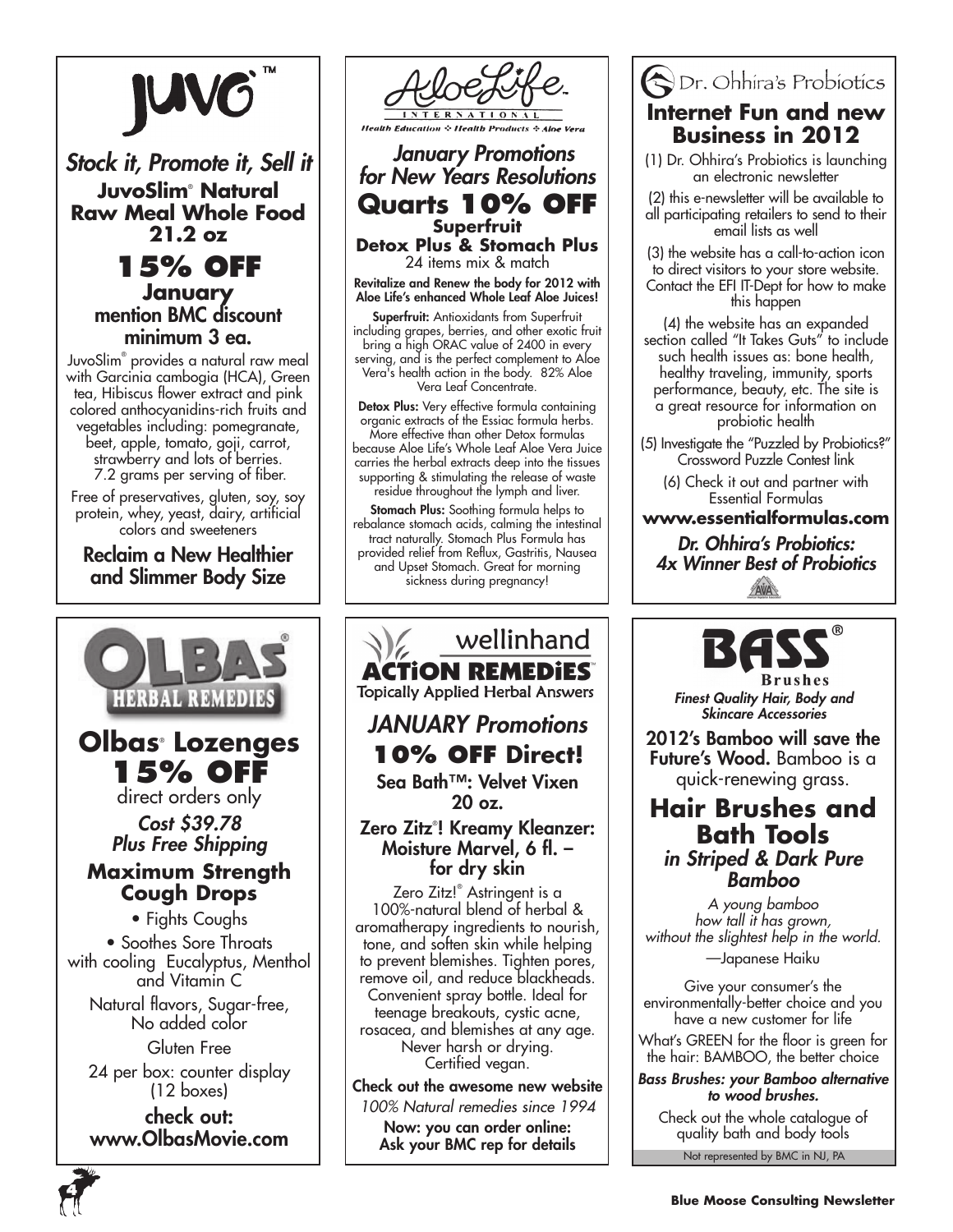

## **6 each per SKU 10% 9 each per SKU 15% 12 each per SKU 20%**

We can't offer you a better way to promote immune health

#### *Check out the new Wellmune website:* **www.wellmune.com**

Extra ways to promote Wellmune WGP<sup>®</sup>: **http://immunehealthbasics. com/index.cfm**





*January Best-seller Sale for the Season* **Buy one Display each of the USDA Organic Gold & Medicinal Lip Balm 15% off**

**Eco Lips Gold:**

 *It's the gold standard, all right, the ultimate lip moisturizer.* Unflavored for the purist in you, made with the finest certified organic jojoba oil. USDA Certified Organic. Naturally high in vitamin E.

*Ingredients:*\*Organic Jojoba Oil, \*Organic Sunflower Oil, \*Organic Beeswax, Vitamin E, \*Organic Calendula Extract, Vitamin A. [\* = Certified Organic Ingredients] GLUTEN FREE

### **Eco Lips Medicinal Lip Balm:**

The powerful effects of organic tea tree oil, camphor, lemon balm, calendula + L-Lysine are known to aid in the healing of cold sores. Keep this all-purpose balm on hand to use at the 1st sign of a cold sore, & to help the appearance as it's healing.

*Ingredients:*\*Organic Jojoba Oil, \*Organic Sunflower Oil, \*Organic Beeswax, \*Organic Peppermint Oil, \*Organic Lemon Balm Oil, Vitamin E, \*Organic Tea Tree Oil, Camphor, \*Organic Calendula Extract, Rosemary Extract, Vitamin A, L-Lysine. [\* = Certified Organic Ingredients] GLUTEN FREE

## **MushroomScience** *January Line Drive* **25% OFF Success is in your power** *make this year the Year of the Mushrooms nature's best food for*

*immune system health* In ancient China, Japan and Brazil , when seeking the food, they cooked the mushroom: when they wanted the medicine, they threw the mushroom in the tea pot. This is universal. The only way to get the medicine (beta glucans)

from mushrooms is through a hot water extract Why? The food is in the cell; the medicine—the beta glucansare in the cell wall and the cell wall is indigestible and must be dissolved with hot water!

*Mushroom Science: the industry's oldest medical mushroom manufacturer*



**Nurturing Naturally Since 1987** 

## *January Monthly Promotions* **20% Discount** on 6+ of same SKU:

**Dust~Mold~Dander (N056)** Formulated for associated symptoms such as labored breathing, congestion, sneezing, runny nose, watery eyes and skin irritations.

#### **Prime+ (N212)**

Formulated for symptoms associated with aging such as impaired memory, loss of vitality, general weakness and dry, wrinkled skin.

 *Newton for Kids* **Kids Constipation (F008)** Formulated for associated symptoms such as difficult elimination, hard stools, pain,

tenderness, pressure and irritability. *Newton for Pets*

## **Pets Bowel~Digestive Care (P014)**

Formulated for digestive health and for associated symptoms such as loose stools, constipation, flatulence, vomiting and poor appetite.

#### *Newton is Quality*

Liquid complexes contain organic, non-GMO, gluten-free, cane alcohol.Pellets are non-GMO, gluten-free, beet derived sucrose

Not represented by BMC in NC, SC



## *Why is Sovereign Silver packaged in glass and not plastic?*

Plastic containers contaminate silver products due to the reaction of silver ions with plastic. Colloids will leach contaminants from plastic due to its porosity. This creates unwanted chemical reactions. Glass ensures the formulation maintains its quality & integrity. This is why we would never bottle our liquid silver hydrosol in plastic.

Manufacturers make the decision to use plastic instead of glass for the following reasons:

- 1. It's cheaper than glass.
- 2. It eliminates breakages.
- 3. It reduces shipping weights and therefore shipping costs.

*What do any of these have to do with improving the quality control? Nothing!* Our point exactly.

Not represented by BMC in NC, SC, NJ, eastern PA

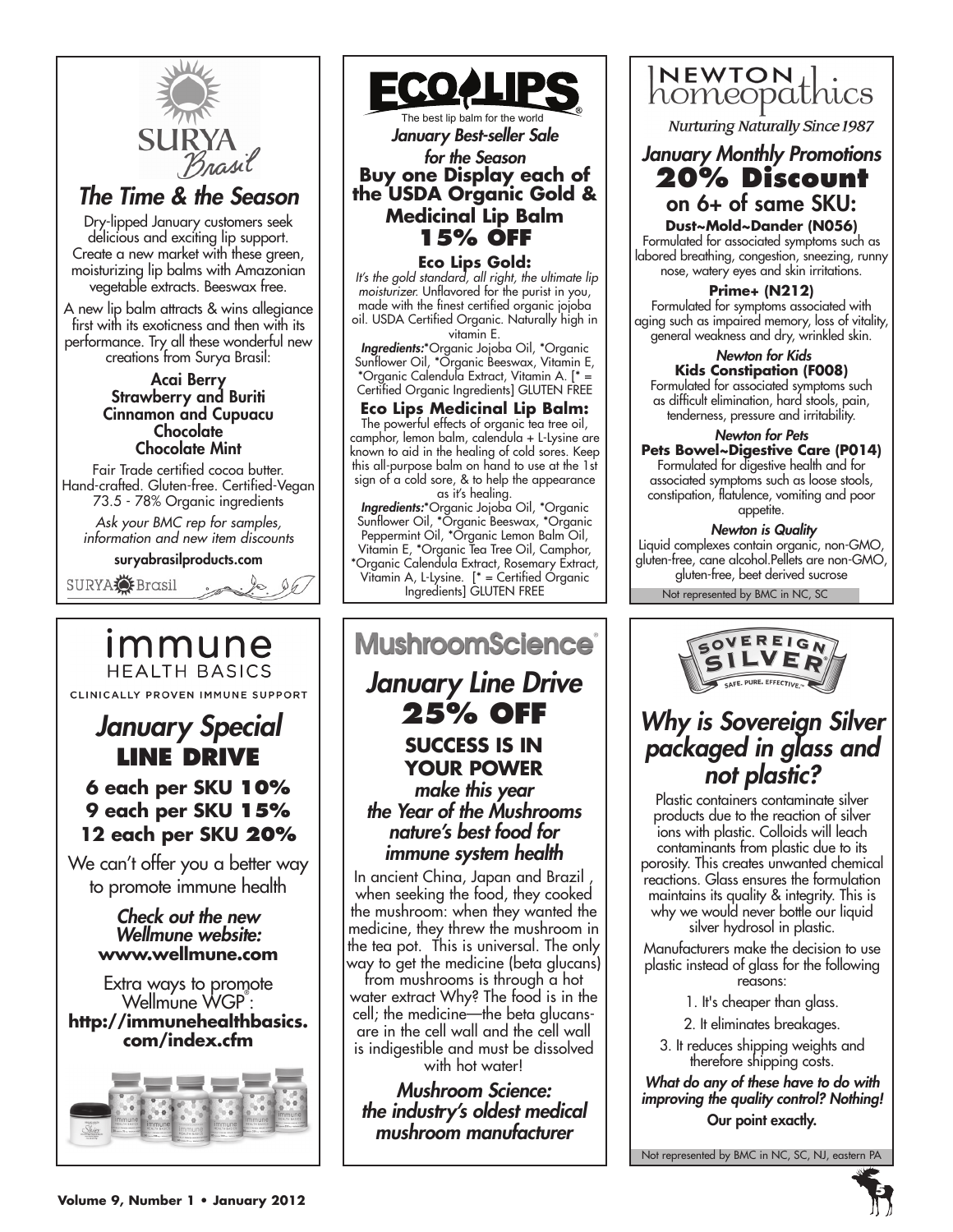#### **Watch It Go Away** *continued from page 2*

share. To the clever mind (again I often have to acknowledge my cohort and master puzzle-solver Stuart Tomc for all his valuable insight into those factors that make Nordic Naturals so unique and superior), the answers have always been there.

When a mass-retail-channel salesperson recites "small and easy to swallow", we counter that dosage matters and one needs a minimum intake of 500 mg of the addition of EPA + DHA every day. When the polished shill presents as a sum their gargantuan computation of ethyl ester, concentrated, new-to-nature (denatured) EPAs + DHA, we counter with the scientific majority-opinion (of real scientists, not paid jackals) that the natural triglyceride form of Omega-3s (concentrated fish oil in triglyceride form) are "found to be 70% more absorbable than (the) ethyl ester form".<sup>1</sup> Better and clear answers, and solid scientific truth to counter every thrust.

No, we don't talk over the heads of the people who turn to us for suggestions, but to every one—small and tall; young and old— we preach the basic tenants of how to choose a good fish oil Omega-3. So, to save your business, you just have to master the public health checklist of



educating how to choose a quality fish oil. The product must be: (1) fresh, and that can be judged by a palatable taste which will also ensure compliance; (2) a pureness free from of all environmental contaminants; (3) guaranteed to be fresh and pure by independent 3rd Party testing; (4) in a natural triglyceride-form that the body will readily recognize leading to upwards of 70% greater absorption; and (5) for the kharmic and energetic goodness of the process—it must be from a sustainable source. Are you currently delivering this message with a calm, knowing passion to everyone who asks? Can they look in your eyes as you say it, and see that you believe it? If so, and if the message is heard, then you have a customer for life.

Now, I will add here that the store personnel who are not talking to their customers and sharing information with honesty and compassion will not keep their customers no matter what they sell. But for the stores that "get it" and want to survive and thrive, this basic repetitive mantra is the way to counter the tv snakecharmers with their actor doctors in rented hospital coats and their multicolored graphics and smiling, safe and sanitized men and women video props.

Fact is, that whether it be Centrum, or One-a-Day or Schiff, we sell something different than they sell. The



Catalase are derived from melon, + are gluten-free.

Not represented by BMC in SC *\* standard shipping structures apply* linchpin of our educational equation is "natural triglyceride form." Remember now that only Nordic Naturals identifies natural triglyceride form Omega-3 fish oils on all their labels. So, check the competitor's labels. The people who have already done their homework understand that to get into the other boat where the majority of marketers of fish oil are sailing—the ethyl ester boat—is to immediately lose the competitive advantage to the mass-channel products. If there are two ethyl ester products available, regardless of the hype (or the fact that ethyl esters are cheaper to make, lower absorption and made less naturally than the natural triglyceride alternatives), and one ethyl ester has a higher EPA/ DHA profile and at a fraction of the prices…. Well, these natural-retail channel ethyl ester products have already lost their future market share to the Centrums and One-a-Days. Goliath has learned the game and declared checkmate: the stranglehold suffocation will not be fun to watch

If, on the other hand, a store trains its staff to always explain the checklist for choosing an Omega-3, and if the defining qualifier of superior absorption is communicated successfully to the consumer, then the logic of absorption leading to efficacy will be understood as the reason to buy the good stuff in your



# **Scent Matters**

*Since 1985, delivering impeccable essential oils and essential oil blends*

*Therapeutic Grade GC/MS-Tested 100% Pure Essential Oils*

- Over 150 Single Note Essential Oils;
- Essential Oils Blends;
- Organic Essential Oils;
- Water-soluble Essential Oils

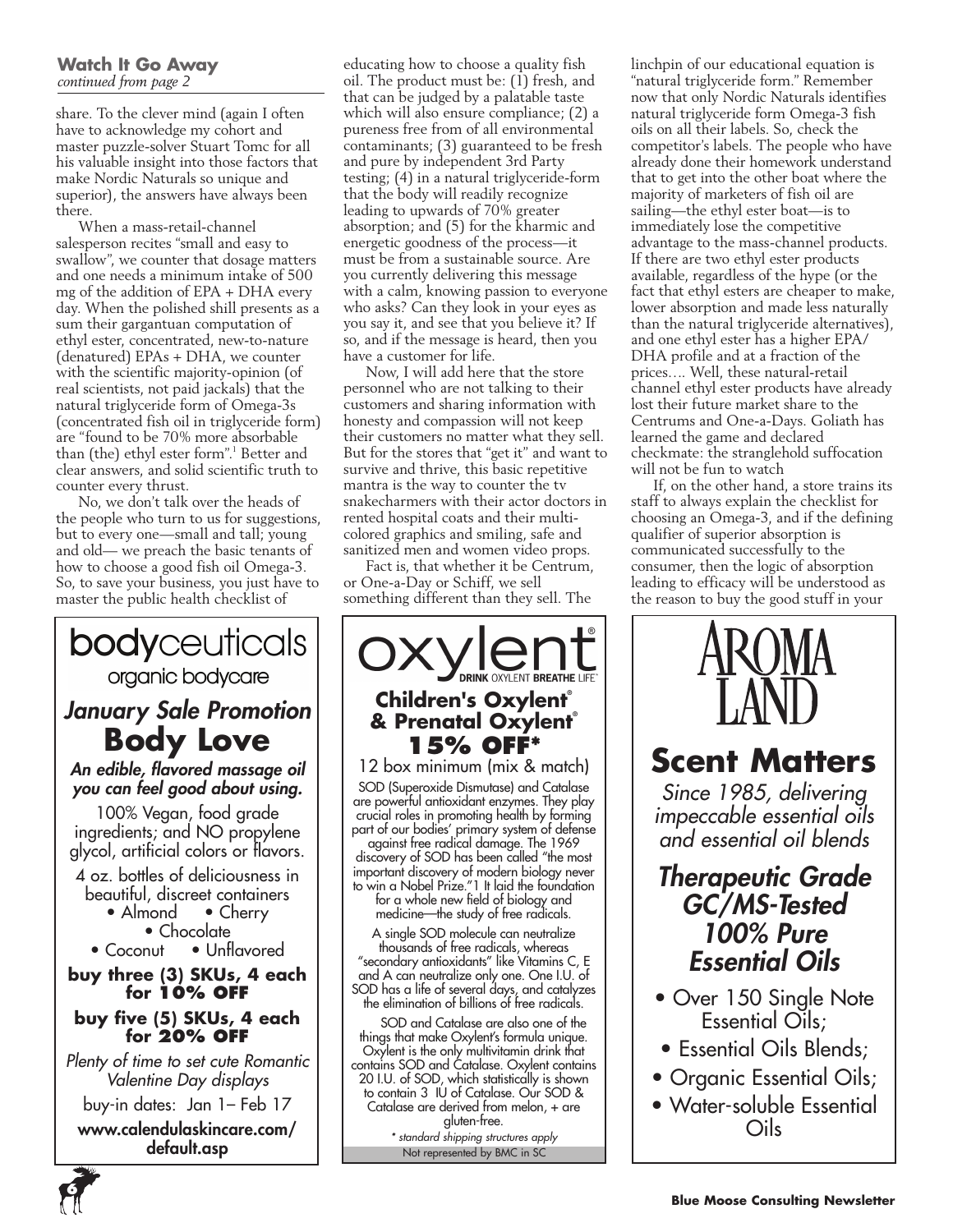store. They will choose to leave the cheap stuff to the big box stores and hulking chain drugstores that spot the causeways of our communities. Education and communication are the keys: they always have been

You have now become an astute student of EFAs, and you know a thingor-two about the issues involved in educating on the Omega-3s. Go to one of these websites (such as www. pronutrients.com/omega-3-minigels) and cringe at how these high-paid experts write so poorly about this important issue. Or maybe the point is that when you dumb down the facts for the average and unquestioning consumer, one actually may seem to be stumbling awkwardly over their words: especially when writing such primitive and confusing basics.

So Goliath has the lengthy pursestrings, and "the medium is the message." How do you fight those handsome and trustingly attractive actors on the screen, holding the little pill? "It is smaller so it is easier to swallow:" the sales genius uttered by that truth-blind, hydrid, scientist-marketeer!

Nordic Naturals to the rescue again. Note the trademarked byline for this industry leader: *Committed to Delivering the World's Safest, Most Effective Omega Oils*™. Stores are learning to plaster this marketing line everywhere that a consumer would look for the EFAs that you offer in your store. The front window is as good a place as any! Now, when that person hears the words "Omega-3 fish oil" in the commercial between Law & Order and Big Brother, and they then later see the gorgeous pictures of quaint and pure Norway attached to this byline, they will get a warm and fuzzy that knocks the commercial out of the memory and into the recycle bin. You

#### **"We Are health food people: Michael at 10 years of service**



In September 2011, I entered my 30th year of service in the natural foods movement, and as January 2012 begins, I celebrate the 10th year of the education-oriented brokerage called Blue Moose Consulting. My good friend John Holback sealed the first fate; and when Bluebonnet's Bob Barrows took a chance on a guy green from the ethos of a health food store, my career turned to this satisfying, different, altruistic path.

Along the way this past decade, I have had the pleasure and honor of working beside over 25 fellow BMC sales reps, two General Managers, three Demo Coordinators, well over 700 wonderful stores, and that one constant: our graphic designer, my best friend and the one person who has always believed in me—Theresa Welling.

No brain could never hold all the knowledge that I have been exposed to since crossing the aisle to become a Manufacturer's Rep. Congress should hold legislative hearings just to disclose the knowledge and theory we now know about the life of plants and the healing mission they offer; of the profound discoveries in human physiology that if studied intently could serve to cure all illness and hunger and end all war; and, of the great untapped human potential of wholistic medicine. What they are doing now is a monumental waste of time. Pursuit of happiness? It is a shameful indictment of our country's legal systems that natural food stores are denied by the threat of law the right to use the word "medicine": silly human race.

I also have marveled at the unique bombastic stupidity of our own industry as it has matured. I never bit the Eden apple (pomegranate is it now?) that marketers presented to try to convince us that sugar in a more natural state is good for you. I showed disdain for the small-mindedness of the Adkins aficionados, and I find most people who stop thinking when they hear about the investigations of Westin Price rather creepy. Yes, after 30 years, you learn a bit; you become wisely opinionated; and you don't fall for pseudo-truth. But it is really the invasion of the outsiders, the "suits" as they have been sometimes called, that has been the saddest change I have seen in our industry. It used to be about natural foods health and the business of providing the service of healthful living: yet, too often today, our industry is something someone else is making it become. As the first BMC GM, Jamie Daly said: "I thought it was natural foods business, but is it really just business."

That truth is hard to swallow. Yet, as when I worked retail, I always consoled myself by saying that 90% of the customers were the greatest people in the world, and the other 10% were the most difficult. I still know that spending all my time in health foods stores is the greatest vocational choice that I ever could have made.

At 10 years, I am so excited for the integrity of new industry leaders like Himalaya Herbal Healthcare, and the realness of people like Angelique Saffle from Bodyceuticals. In the past 10 years, I have turned over every stone to find blemishes in the manufacturing superiority of Nordic Naturals, Bluebonnet Nutrition and Herb Pharm. I am happy to continue to report that they make better products that anyone ever even imagines. Quality products bring optimal health. Our industry has stellar heroes.

I profoundly believe in every company that Blue Moose Consulting represents. Likewise, I feel that the 14 sales people who now make up our team are all onboard with the BMC mission: to make local health food stores survive and thrive by educating and inspiring every member of each store to naturally increase business through truthful and passionate education—and to remember to have fun doing it. You are blessed to have these friendly people there to help you.

I am recommitting here today with you to that endeavor, dear reader and healthfood comrade, to bring the best products and the best strategies of health to both my fellow humans and our animal friends. Peace on earth, goodwill to all. I love natural health.

have just brought a new customer into your store: you "fought fire with fire" and won by truthful cunning. Natural freeenterprise.

Nordic Naturals deserves topplacement, full representation and the pre-eminence in your marketing plans. We guarantee the price, the quality and we have perfected the best storyline. I will note here that **Bluebonnet Nutrition** has a complete line of natural triglyceride fish oils too, and they only sell to health food stores. Scrap the order forms of those foul-mouthed, cuckolded marketers who show no loyalty and lure you with discounts while having a most unnatural desire for the profit they get from that quick fix of internet sales. 2012 is a time to re-analyze what products you stock and why. The prettiest combination, and best-selling Omega-3 choices, for consistent sales are the combination of Nordic Naturals and the glass-bottle alternative from Bluebonnet. Now you will see the successful SKU-turns that will make any business smile: best products, sold at fair-market price in your store.

Ask your local BMC rep to make an appointment with you to explain the truly amazing early 2012 marketing campaign that Nordic Naturals is just launching. Called the "*What's Essential*" campaign, the goal is to persuade the listener (the consumer) that for them to be able to enjoy what is essential to them in their lives, they need to stay healthy. Omega-3s are a known cornerstone of good health. Therefore, to maintain the health needed to achieve what is essential to each person, they need to make sure they continually take their Omega-3s. The campaign is loaded with giveaways and graphics, and there are awards-aplenty for those who participate. The deal goes along with your 2012 Coop calendar that you can set with your local BMC rep.

Starting in February, Nordic's *What's Essential* campaign will be the talk of the natural foods industry. Nordic's marriage of quality manufacture with truthful and

#### **A Letter to Share**

Aloe Life sends a deep and warmly felt appreciation to all the staff of all the health food stores for their partnering in health during 2011. The health we offer continues to be the true path to wellness when blended with Love, Laughter and a Healthy Lifestyle. I leave you with a saying given to me years ago:

DANCE like nobody is watching, SING as though nobody is listening and LOVE like you will never get hurt!

ENJOY

from Karen